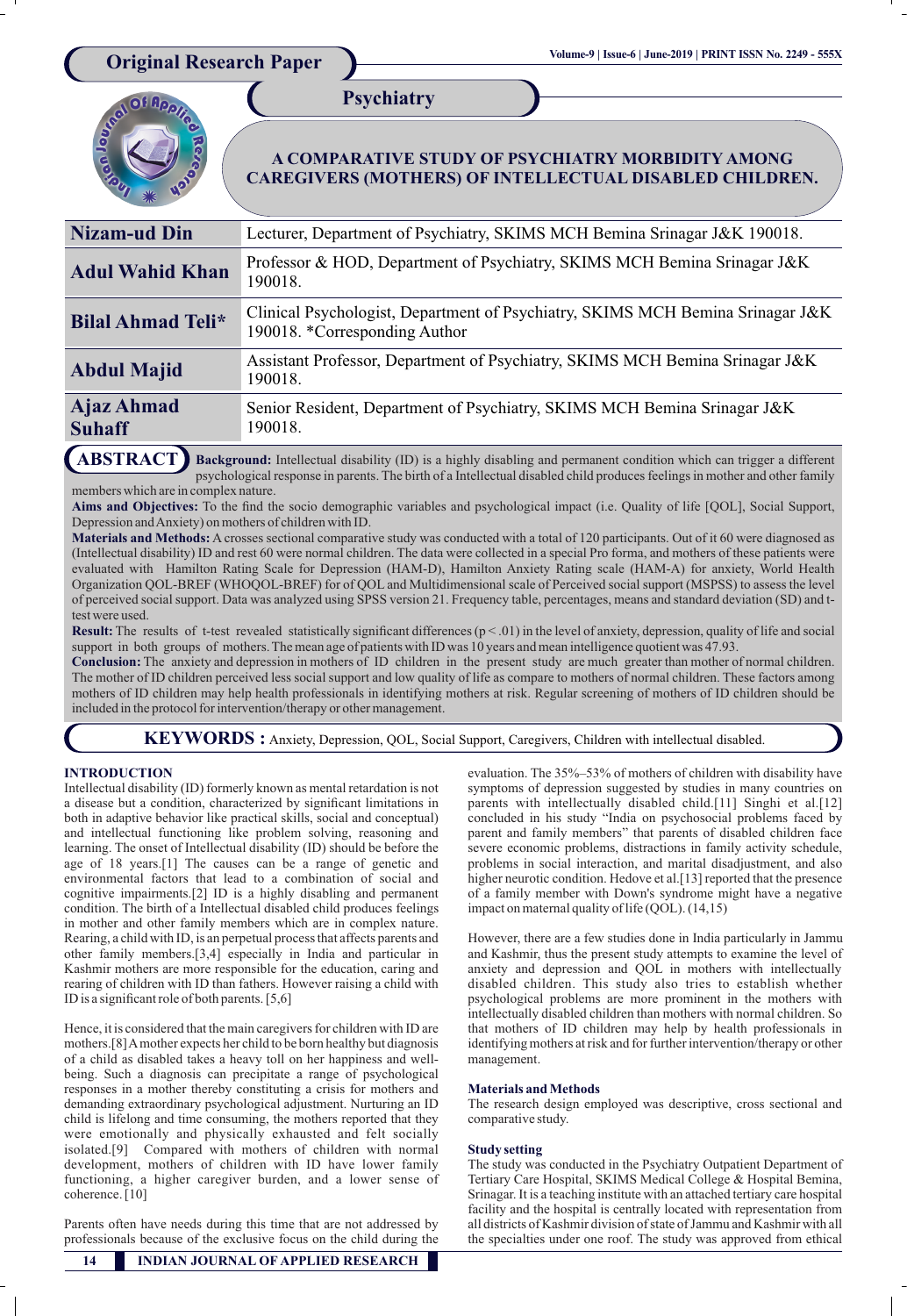#### **Sample**

A total of 120 sample was taken, out of 120 participants were 60 mothers (Group A) with children of mild to severe level of ID diagnosis of the intellectual disability was done by consultant psychiatrist along with clinical psychologist as per DSM-5 [16] and 60 mothers with healthy children (Group B). Mothers staying with the children since their birth were selected using purposive sampling technique from the outpatient department (OPD) of Psychiatry SKIMS Medical College & Hospital Bemina Srinagar, Jammu and Kashmir. For the control group B, mothers staying with their children since their birth were selected from local area. This group was matched for age, educational qualification, duration of stay with child, family type, no history of past psychiatric illness, and no physical disability. Mothers with previous psychiatric history, more than one child with any form of disability, and mothers of children aged more than 18 years were excluded.

#### **Tools**

All the respondents of both the groups was interviewed and assessed separately.

Hamilton Rating Scale for Depression (HAM-D)[17] was administered to determine the level of depression. HAM-D is a 17 items version scale is on 3-point and 5-point likert type scale scored from 0 to 2 and 0 to 4. For 17-item version, a score of 0-7 is considered to be normal while a score of 20 or higher is usually required for entry into a clinical trial.

Hamilton Anxiety Rating scale (HAM-A)[18] to assess the anxiety, The scale consists of 14 items, each defined by a series of symptoms, and measures both psychic anxiety (mental agitation and psychological distress) and somatic anxiety (physical complaints related to anxiety). The HAM-A is on 4-point likert type scale. Each item is scored on a scale of 0 (not present) to 4(severe), with a total score range of 0–56, where <17 indicates mild severity, 18–24 mild to moderate severity and 25–30 moderate to severe.

World Health Organization QOL-BREF (WHOQOL-BREF) for assessment of QOL.[19] The WHO Quality of Life Scale-Brief (WHOQOL-Brief), is a subset of 26 items taken from the WHOQOL-100. Which measures the physical health, psychological health, social relationships, and environment domains. The scale is 5-point likert type scale, scoring from 1 to 5 but 3 items that is item no 3,  $\hat{4}$  and 26 are scored in reserved.

Multidimensional scale of Perceived social support (MSPSS) (20) scale was used to measure perceptions of support for 3 sources: family, friends and a significant other. This scale is 12 items with 4 items for each subscale. The scale is 7-point likert scale 1 as very strongly disagree and 7 as very strongly agree.

### **Statistical analysis**

Data was coded and entered into a master chart. Data was analyzed with the help of SPSS 21. Frequency table, percentages, means and standard deviation (SD) and t-test were used.

#### **Results**

|  |  | Table 1: Socio demographic characteristics of mothers and their children with intellectual disability. |  |  |  |  |  |  |
|--|--|--------------------------------------------------------------------------------------------------------|--|--|--|--|--|--|
|--|--|--------------------------------------------------------------------------------------------------------|--|--|--|--|--|--|

| Mother $(n=60)$                                    |                   | Children $(n=60)$      |                      |  |  |
|----------------------------------------------------|-------------------|------------------------|----------------------|--|--|
| Age in years                                       |                   | Age in years           |                      |  |  |
| Mean (SD)                                          | 35 years (SD 7.0) | Mean (SD)              | 10 years (SD $5.0$ ) |  |  |
| Range                                              | 25-40 Years       | Range                  | $4-16$ years         |  |  |
| <b>Education</b>                                   | $f(\%)$           | Gender                 | $f(\%)$              |  |  |
| Illiterate                                         | 33(55)            | <b>Boys</b>            | 39(65)               |  |  |
| Educated                                           | 27(45)            | Girls                  | 21(35)               |  |  |
| <b>Family Income</b>                               |                   | <b>Domicile</b>        |                      |  |  |
| Poorer income section<br>(Up to Rs $10000/month$ ) | 35(58.3)          | Urban                  | 20(33.33)            |  |  |
| Average income section<br>(Rs 10000-30000/month)   | 22 (36.66)        | Rural                  | 40(66.66)            |  |  |
| (Good income section<br>Rs30000 and above)         | 3(5)              | <b>IQ</b> level        |                      |  |  |
| <b>Marital Status</b>                              |                   | Average                | 47.93                |  |  |
| Married                                            | 59 (98.33)        | Mild ID                | 30(50)               |  |  |
| Divorced                                           | 1(1.66)           | Moderate ID            | 23(38.33)            |  |  |
| <b>Family System</b>                               |                   | Severe ID              | 6(10)                |  |  |
| Nuclear                                            | 51 (85)           | <b>No. of Siblings</b> |                      |  |  |
| Joint                                              | 9(15)             | One or two siblings    | 37 (61.66)           |  |  |
|                                                    |                   | Three siblings         | 17(28.33)            |  |  |
|                                                    |                   | Four siblings          | 5(8.33)              |  |  |
|                                                    |                   | Five siblings          | 1(1.66)              |  |  |

The table 1 shows the socio demographic variables of the study population. The said table of the current study reported that the mean age of mothers with ID children was found to be 35 years (SD 7.0). Most of the mothers with ID children were found illiterate 55% and 45% were educated. The average age of study population (child with ID) was around 10 years (SD 5.0) with age range from 4 to 16 years. Out of 60 study sample 35% were girls and 65% were boys with 66.66% belongs to rural and 33.33% belongs to urban domicile. The average IQ was found to be around 47.93 was measured with help of intelligence test by clinical psychologist. Half of the study sample i.e 50% had mild ID while 38.33% were moderate ID and 10% were severe ID. Having one or two sibling was found 61.66%, 28.33% had 3 siblings, 8.33% had four siblings and 1.66% had 5 siblings.

Most of the mother 58.33% with ID children were belongs to poorer section, 36.66% had average income section and only 5% had good income section. Out of 60 sample of mother with ID children 98.33% were married and 1.66% were divorced however 85% had nuclear and 15% had joint family system.

# **Table 2: Summary results of t-test showing the difference between mothers ofIDchildrenandmothers ofnormal childrenonPerceived SocialSupport,Qualityoflife,Depressionandanxiety(N=120).**

| <b>Variables</b>                          | Group                        | $\mathbb{N}$ | Mean  | Std.             | $t-$     | Cohen's |
|-------------------------------------------|------------------------------|--------------|-------|------------------|----------|---------|
|                                           |                              |              |       | <b>Deviation</b> | value    | d       |
| Perceived<br>Social<br>Support            | Mother of ID<br>Children     | 60           | 15.78 | 3.82             | $8.57**$ | 1.71    |
|                                           | Mother of<br>normal children | 60           | 21.98 | 3.38             |          |         |
| Quality of<br>Life                        | Mother of ID<br>Children     | 60           | 12.28 | 3.59             | $2.75**$ | 0.55    |
|                                           | Mother of<br>normal children | 60           | 14.56 | 4.61             |          |         |
| Depression                                | Mother of ID<br>children     | 60           | 30.98 | 2.81             | $3.03**$ | 0.80    |
|                                           | Mother of<br>normal children | 60           | 27.22 | 4.67             |          |         |
| <b>INDIAN JOURNAL OF APPLIED RESEARCH</b> |                              |              |       |                  |          | 15      |